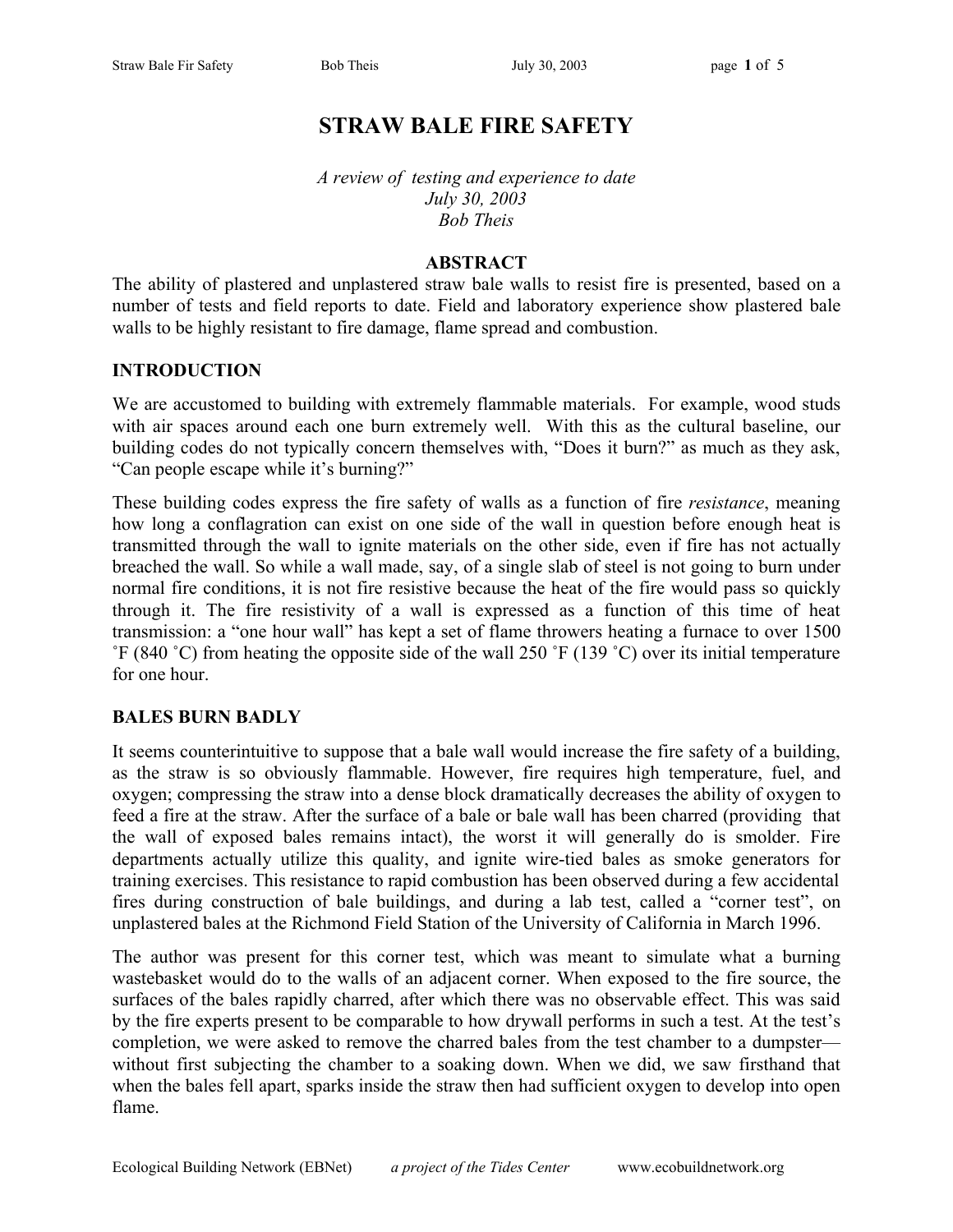A remaining question on this issue concerns the fire performance of bales laid on edge, as in this arrangement the plastic baling twine commonly in use is not buried 4 to 6 inches within the wall, but is out on the bale's surface. No lab tests of this configuration have yet been made, but in at least one instance a construction fire did indeed melt the twine holding the bales together, allowing flakes from the bales to drop out of the unplastered wall and feed the fire. Since exposed bales are only a temporary condition during construction, the predominant questions are (1) how well protected from melting is the twine on the straw surface once the wall has been plastered; and, (2) if the strings *do* melt beneath the plaster, how much structural integrity the wall will retain.

#### **PLASTER PRODUCES PERMANENCE—LABORATORY TEST RESULTS**

In general, once a bale wall has been plastered on both faces, the combination of an incombustible surface and an insulating interior that neither burns well nor melts makes a straw bale wall a very fire-resistive assembly. This has been verified in the lab tests to date:

1. 1993 Two small scale ASTM E-119 fire tests at the SHB Agra lab in Sandia, New Mexico—one test wall with plastered faces, the other unplastered—showed bales to be very fire-resistant. The unplastered bale wall withstood the heat and flames of the furnace for 30 minutes before flames penetrated a joint between bales. The plastered bale wall was naturally much better, resisting the transmission of flame and heat for two hours.

2. 1996 A full scale ASTM E-119 fire test at the University of California Richmond Field Station easily passed the criteria to qualify as a one hour wall. In the opinion of the experts present at the test [personal communication with R. Brady Williamson], the wall would probably have passed as a two hour assembly.

3. 2001 The Appropriate Technology Group at Vienna Technical Institute conducted an F90 test (similar to the ASTM E-119 test), which gave a plastered straw bale wall a 90 minute (1 -1/2 hour) rating.

4. 2001 The Danish Fire Technical Institute tested a plastered straw bale wall with exposed studs on the fire side as a worst-case scenario, and got these results: in a 30 minute test with a 1832 °F. (1000 °C) fire on the exposed side, the unexposed side rose just 1.8 ˚F (1 ˚C). The maximum average increase permitted to in order to pass that test is 144 ˚F (80 ˚C).

5. 2002 Bohdan Dorniak and members of AUSBALE tested individually plastered bales to the Australian standard simulating the heat of a bushfire. Subjected to a maximum heat intensity of 29 kilowatts per square meter, none of the nine plastered bales ignited, or even developed visible cracks. According to Mr. Dorniak, this qualifies them as noncombustible under the current Australian Bushfire Code AS 3959.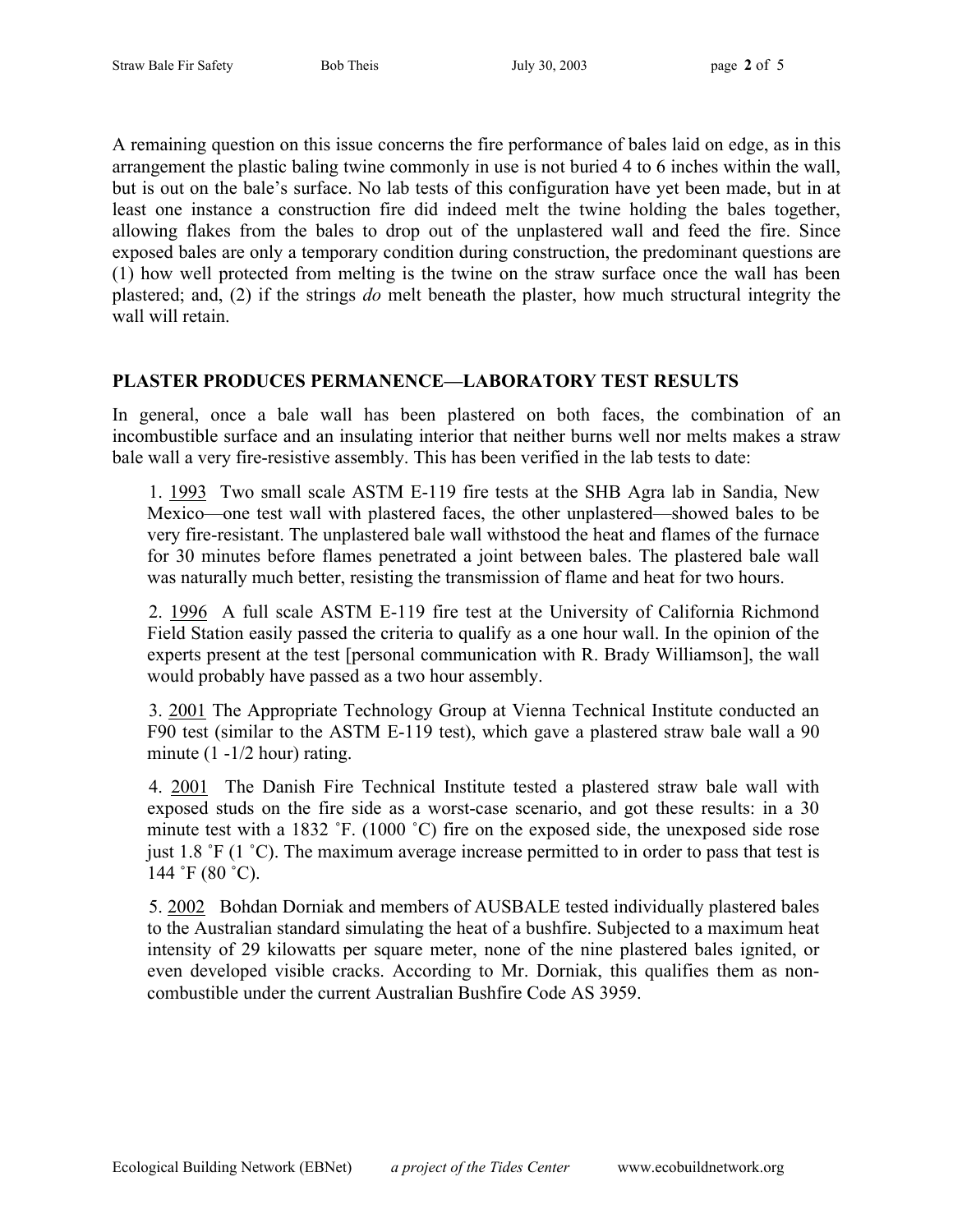## **FLAME SPREAD and SMOKE DENSITY**

The issue has sometimes been raised that bales inside a wall should conform to the code criteria for insulation, which specifies minimum surface burning characteristics based on a standard test (ASTM E84-98). According to Professor R. Brady Williamson (one of the authors of this section of the Uniform Building Code (UBC) section 707), this notion is misguided, as this part of the code is meant to address insulation installed within a cavity in a wall. In typical straw bale construction the straw bale insulation *is* the wall, more like the situation in a log cabin. With no concealed draft tunnels for fire to rise up through, surface burning characteristics, as measured in what is commonly called a "tunnel test", are not especially relevant.

In some buildings, though, people have indeed inserted bales between extra deep "studs" to construct walls. With that in mind, Katrina Hayes sponsored an ASTM E84-98 test on unplastered straw bales in 2000 at the Omega Point Laboratories. They passed the test easily; where the Uniform Building Code allows a flame spread of no more than 25 , the test produced a flame spread of 10; where the codes allows a smoke density of no more than 450, the bales produced a smoke density of 350.

# **STILL, IT BURNS; FIELD REPORTS**

The author has collected 14 reports of fires in straw bale buildings during and after construction. These range in severity from the inconsequential flash of flames across the loose surface straw of an unplastered wall, to the complete loss of the structure.

The sources of the fire break down as follows:

- 1 was caused by a votive candle breaking in a recess in a wall.
- 1 was caused by candles at a party in an unplastered bale house.
- 1 was caused by a fireplace with no air gap separating it from an adjacent bale wall.
- 1 was caused by a portable electric heater in a crawl space.
- 2 were deliberate arson.
- 2 were electrical short circuits.
- 6 were caused by construction activity (welding , soldering, grinding).

This field data begins to indicate where the most fire danger resides in straw bale construction. If sorted by stage of construction and extent of damage:

- 11 fires occurred during construction; of them,
	- 6 had local damage.
	- 5 were a total loss.
- 3 fires occurred after occupancy; of them,
	- 2 had local damage
	- 1 was a total loss.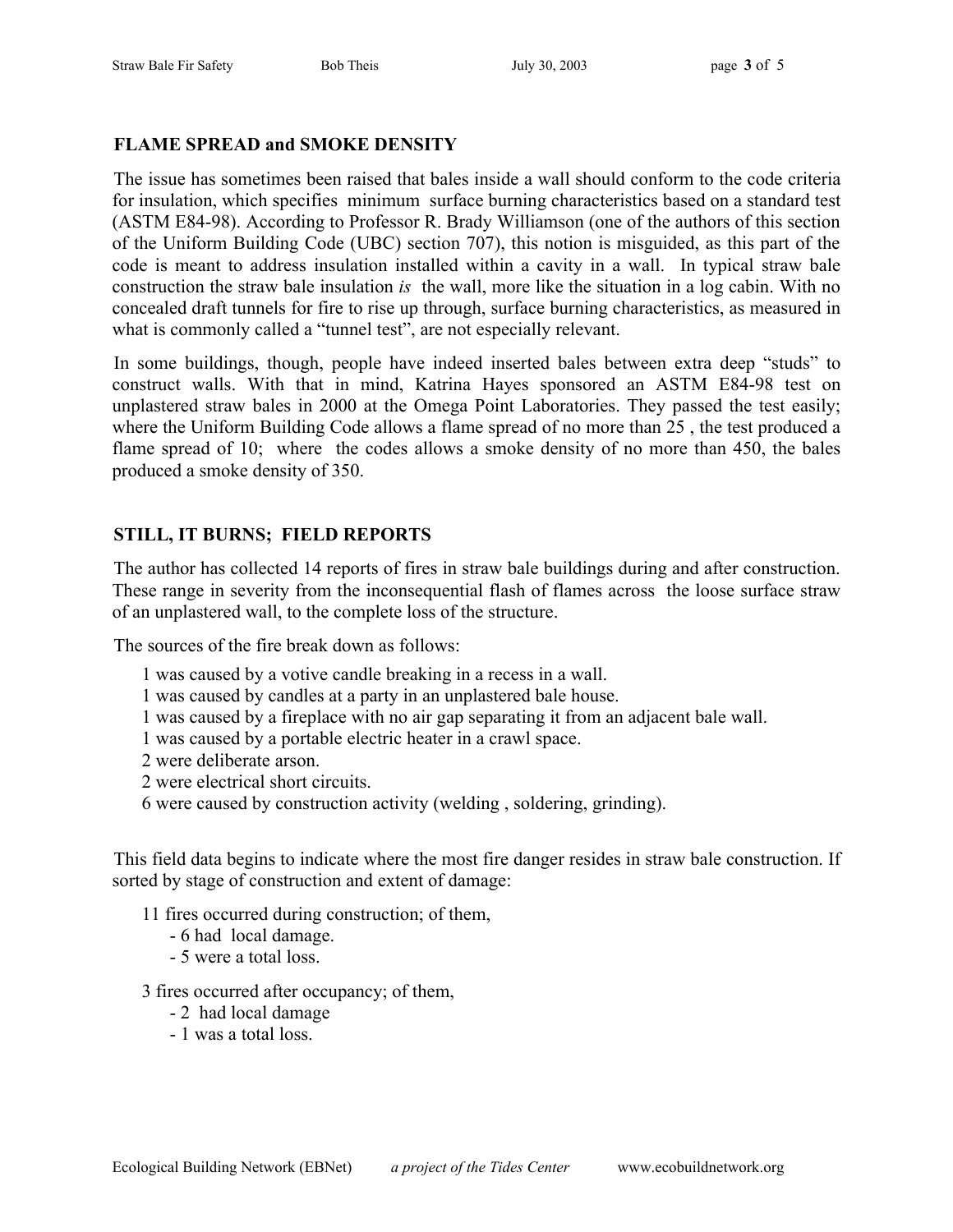However, the best single correlation with extent of damage seems to be whether the plaster was in place at the time of the fire:

6 fires occurred after plastering; of them,

- 5 had local damage
- 1 was a total loss (in which the fire began in the roof framing)

8 fires occurred before plastering; of them,

- 2 had local damage
- 6 were a total loss

The most typical pattern of fire, reported in five instances, was where a construction activity ignited loose straw on the ground, which ignited loose straw on the surface of an adjacent wall. Regardless of the source of fire, in all five instances in which a fire climbed an unplastered wall on which framing lumber stood unprotected, the framing ignited, and complete loss of the structure resulted. In the two instances that were timed, the collapse of the roof occurred within 25 minutes of the fire's beginning.

In at least five of the reported fires, the fire smoldered in the spaces between bales, and was difficult or impossible to fully extinguish with a water hose. New protocols for dealing with this new kind of fire are evidently necessary, because in most of these smoldering instances, substantial sections of sound wall were demolished simply to get at the fire in the crevices.

Most needed, however, is the spread of knowledge of the basic safety measures that have become standard on straw bale construction sites:

- 1. Make certain everyone on site, but especially tradespeople, understand the flammability of exposed straw, and that extra precautions are required.
- 2. The straw on the ground must be removed continuously during the bale raising, and as a cleanup two to four times a day until the walls are plastered.
- 3. Have pressurized water hoses at ready everywhere on site. They must be within one minutes' access to make the difference in controlling the start of a fire.
- 4. Stuff all cracks between bales, and between bales and framing, with clay-coated (not loose) straw to reduce its ability to smolder. Trimming the bulges at the ends of bales prior to stacking substantially reduces the amount of this stuffing required.
- 5. Get the initial plaster coat on the bales as soon as possible. The practice of pre-coating the bale surfaces that will remain exposed, *prior* to stacking, while not yet widely practiced, would reduce fire vulnerability tremendously.